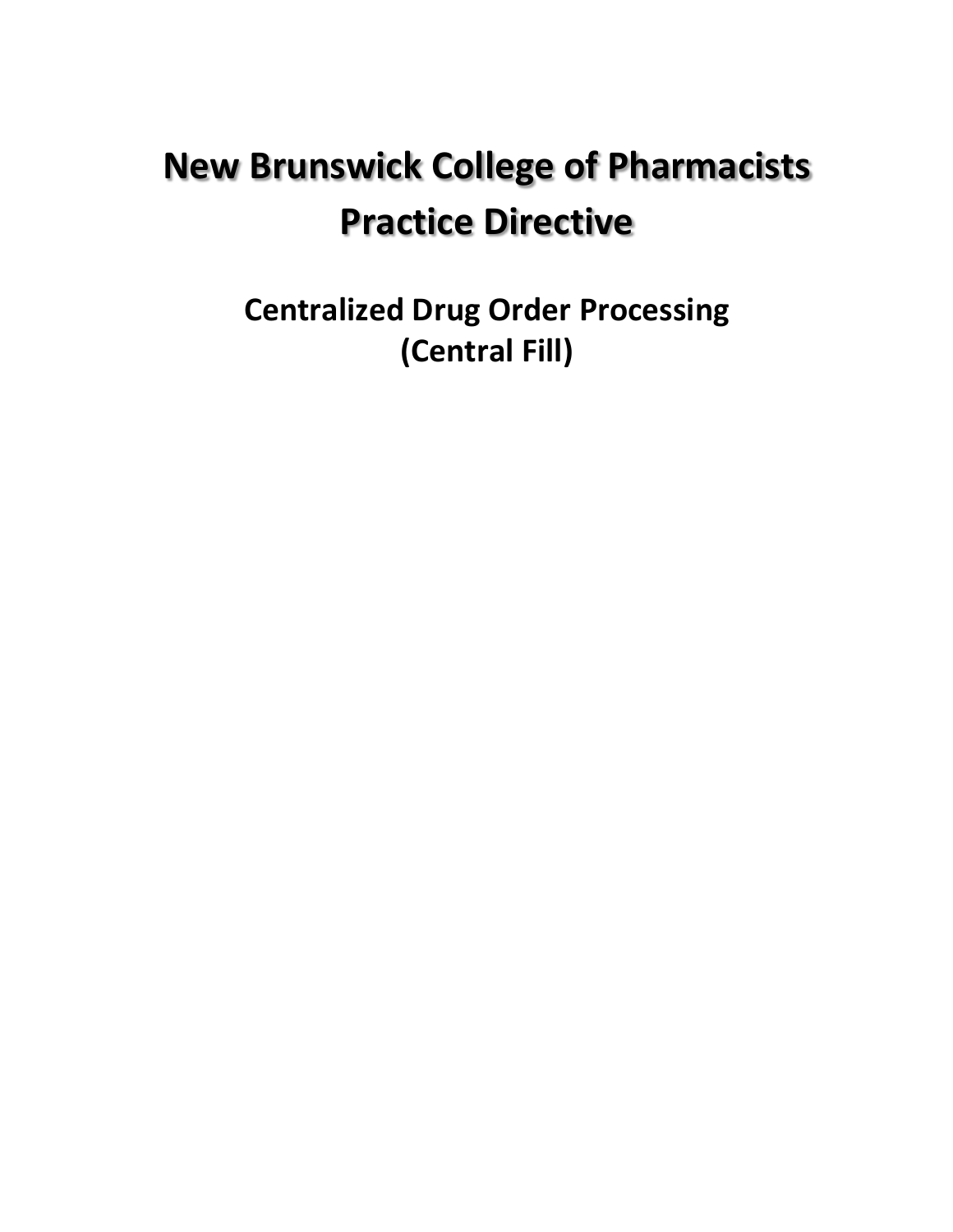New Brunswick College of Pharmacists Practice Directive Centralized Drug Order Processing (Central Fill)

## **PURPOSE**

To enable efficient drug distribution systems within the practice of pharmacy in New Brunswick while assuring safety, accuracy, security and patient confidentiality for the protection of the public.

## **POLICY**

Centralized Drug Order Processing (Central Fill) refers to the processing, by a *central fill pharmacy,* of a request from an *originating pharmacy* to prepare a drug order or to perform processing functions such as packaging medication to be dispensed by the *originating pharmacy* pursuant to a valid prescription.

The *central fill pharmacy* is defined as a pharmacy accredited by the New Brunswick College of Pharmacists (NBCP) acting as an agent of an *originating pharmacy* to fill or process a drug order.

The *originating pharmacy* is defined as a pharmacy accredited by the New Brunswick College of Pharmacists that uses a *central fill pharmacy* to fill or process drug orders. The originating *pharmacy* is responsible for the direct patient care.

#### **1.0. RESPONSIBILITIES OF BOTH PHARMACIES**

1.1. Central Drug Order Processing (Central Fill) can only occur in and between pharmacies physically located in New Brunswick and accredited by the New Brunswick College of Pharmacists (NBCP).

1.2. Pharmacists and pharmacy managers of both pharmacies are responsible for:

1.2.1. Maintaining the Standards of Practice and meeting legislative requirements (including privacy legislation), NBCP policies/practice directives, and the Code of Ethics;

1.2.2. The provision of adequate security measures to protect the confidentiality and integrity of product and patient information;

1.2.3. Accurate record keeping and labeling in compliance with legislative requirements;

1.2.4. Ensuring that the drug order has been properly prepared;

1.2.5. Maintenance of a mechanism for tracking the drug order through the stages of the drug product preparation and patient care processes, including information on pharmacy personnel involved;

1.2.6 Implementation and maintenance of a continuous quality assurance program at each of their respective locations.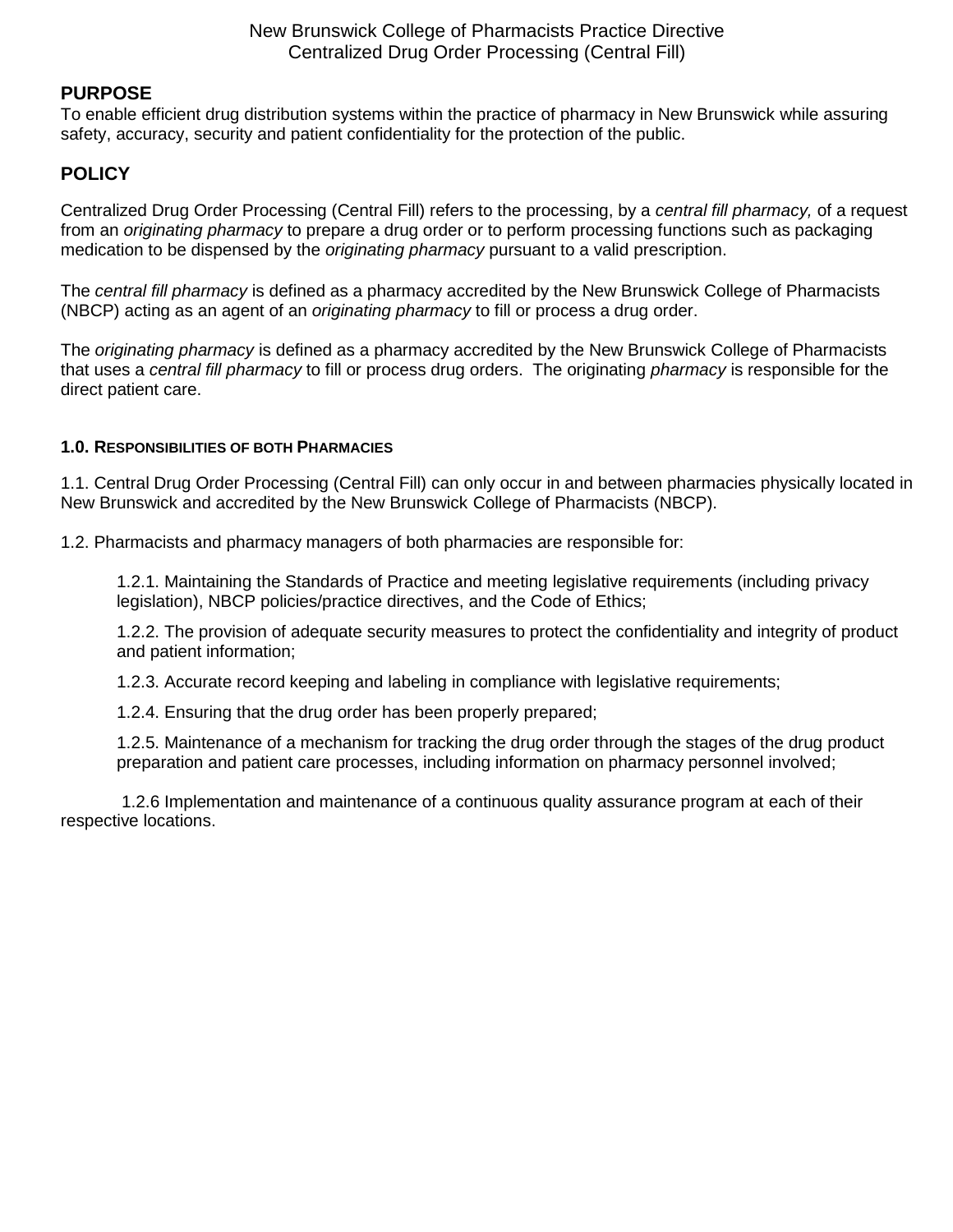1.3. As well as the name of the *originating pharmacy*, the labeling must indicate clearly that the medication was packaged by a *central fill pharmacy* and not by the *originating pharmacy.* Options include, but are not limited to, the prescription label, an auxiliary label, or a code on the prescription label.

1.4. The *originating pharmacy* must have a written agreement with the *central fill pharmacy*, explicitly outlining the services to be provided and the responsibilities and accountabilities of each party in fulfilling the terms of the agreement in compliance with applicable federal and provincial laws and regulations, including this policy.

1.4.1. The agreement will be signed by the pharmacy manager of the *originating pharmacy* and of the *central fill pharmacy*.

1.4.2. When there is a change in pharmacy manager (in either pharmacy), in order for the central fill arrangement to continue, both pharmacy managers must sign a new agreement indicating their endorsement.

1.4.3. A copy of the agreement notification (a template is attached to this document) must be submitted to the New Brunswick College of Pharmacists as notification of the intent to operate a Centralized Drug Order Processing (Central Fill) operation.

1.5 Except as permitted in Section 35 of the *Narcotic Control Regulations*, Section G.03.005 of Part G of the *Food and Drug Regulations* and Section 55 of *the Benzodiazepines and Other Targeted Substances Regulations*, drugs listed in the Controlled Drugs and Substances Act (CDSA) and regulations (e.g. narcotics, controlled drugs, benzodiazepine and other targeted substances, etc.) cannot be processed by Centralized Drug Order Processing(Central Fill) until such time as the Office of Controlled Substances provides direction as to the manner in which centralized drug order processing can occur in compliance with the (CDSA) and its regulations.

1.6. Policy and Procedures Manual:

A policy and procedures manual of the central fill process will be maintained by both the *central fill* and the *originating* pharmacies. The manual will outline:

1.6.1. The steps involved in the processing of each drug order from the *originating pharmacy* to the *central fill pharmacy* and the return to the *originating pharmacy* for dispensing; documentation of the trail of signatures for every step of the process; as well as the auditing procedure for these processes;

1.6.2. The labeling system used to identify the pharmacies involved in preparing and dispensing the drug order;

1.6.3. How the *central fill pharmacy* will process the records of requests from the *originating pharmacy*  and maintain them for the purposes of filing and record keeping. These records will be retained in either original form, or electronically at the *central fill pharmacy* for a period of not less than 15 years (as defined in Regulation);

1.6.4. The process to establish effective two-way communication between pharmacies on pertinent patient or prescription information;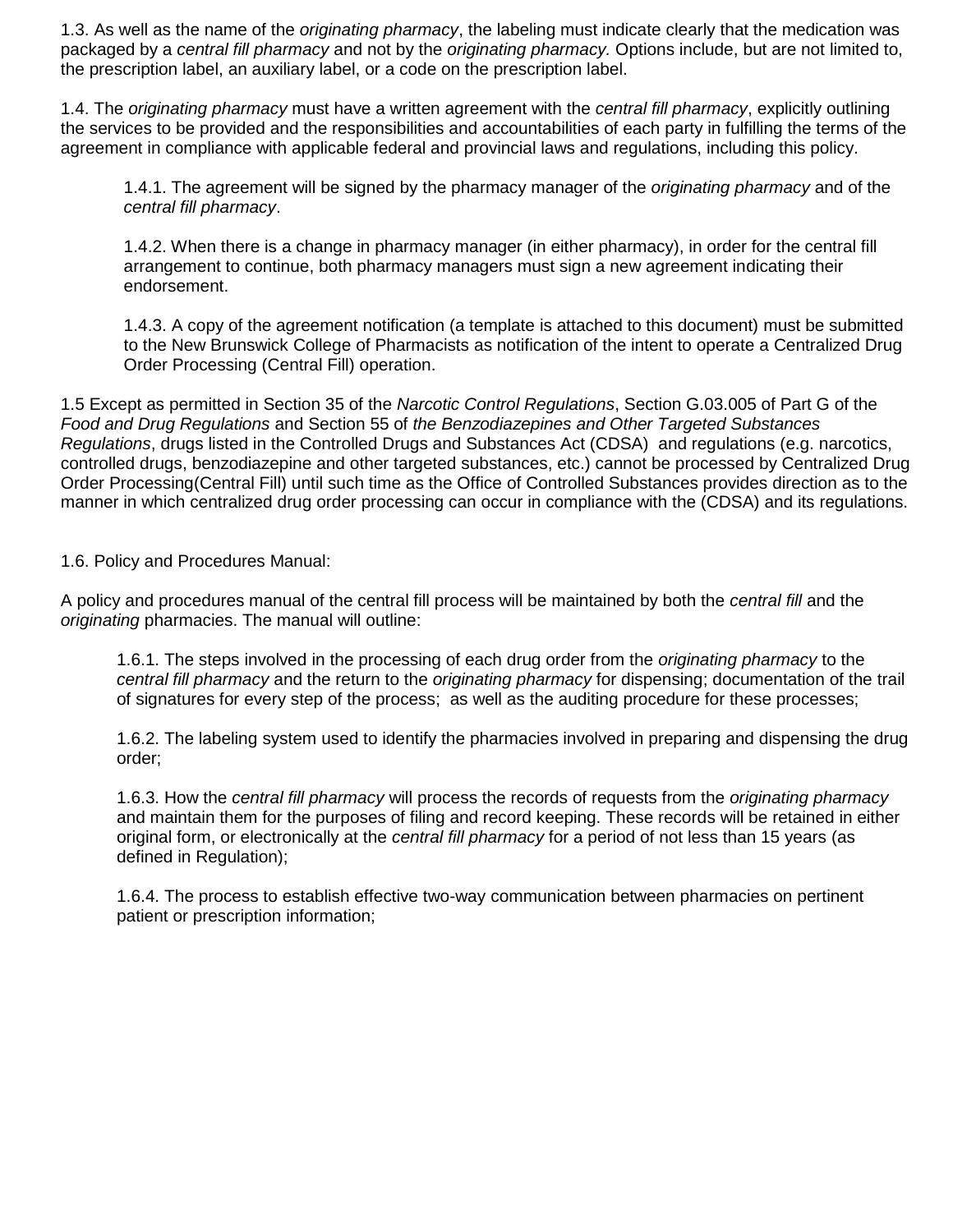1.6.5. The continuous quality assurance programs in place at both pharmacies involved in the central fill process which will objectively and systematically monitor the quality and integrity of the process and continuously review this data to:

- maintain and improve drug order and prescription order safety and accuracy;
- maintain, improve and support patient care;
- ensure patient safety and confidentiality and;
- resolve identified problems.

#### **2.0. RESPONSIBILITY OF THE ORIGINATING PHARMACY: (IN ADDITION TO 1.0)**

2.1. The *originating pharmacy* is responsible to inform the NBCP 30 days in advance of the intent to operate or utilize the services of a *central fill pharmacy* by submitting directly to the NBCP, a copy of the agreement notification form that confirms it holds an agreement with a central fill pharmacy.

2.1.1 Notification of change of information originally provided on the central fill agreement will be submitted to the NBCP within seven (7) days of the change occurring.

2.2 The *originating pharmacy* (patient contact pharmacy) is the pharmacy that bears the responsibility, under the Pharmacy Act, for receiving the order from the patient or his/her agent and providing the medication to the patient or his/her agent.

2.3. The *originating pharmacy* must ensure that systems which safeguard patient safety throughout the entire process are in place.

2.4. The prescription order and documentation relating to the prescription and the patient remain in the *originating pharmacy*.

2.5 The *originating pharmacy* remains responsible for meeting all legislative requirements and the Standards of Practice on all prescriptions. This includes reviewing all prescriptions, identifying and resolving drug related problems, and assuring the therapeutic appropriateness of the prescription.

2.6. All interactions with the patient, his/her agent and health care professionals are the responsibility of the *originating pharmacy.* 

2.7 The *originating pharmacy* must ensure that the patient or his/her agent knows, understands and has consented to the fact that prescriptions may be processed by a *central fill pharmacy* and that there may be transfer of personal health information.

#### **3.0. RESPONSIBILITY OF THE CENTRAL FILL PHARMACY: (IN ADDITION TO 1.0)**

3.1. The *central fill pharmacy* is responsible for meeting all legislative requirements, Standards of Practice and the terms of the agreement with the originating pharmacy as defined in clause 1.4 related to the accuracy of labeling, packaging, processing and record keeping of the drug product preparation, including ensuring that the label accurately represents the contents of the package.

3.2. The *central fill pharmacy* is responsible for the safety and integrity of the drug product, including the maintenance of cold chain (if applicable), until received by the *originating pharmacy.* There must be an established process in place that gives assurance to the *originating pharmacy* of this integrity.

3.3 The *central fill pharmacy* must provide access to the *originating pharmacy* all records relevant to assessing the quality of service provided to the *originating pharmacy*. The *central fill pharmacy* must also allow authorized personnel from the *originating pharmacy* to conduct visits to the central fill production facilities to assess compliance with the terms of the agreement between the two pharmacies.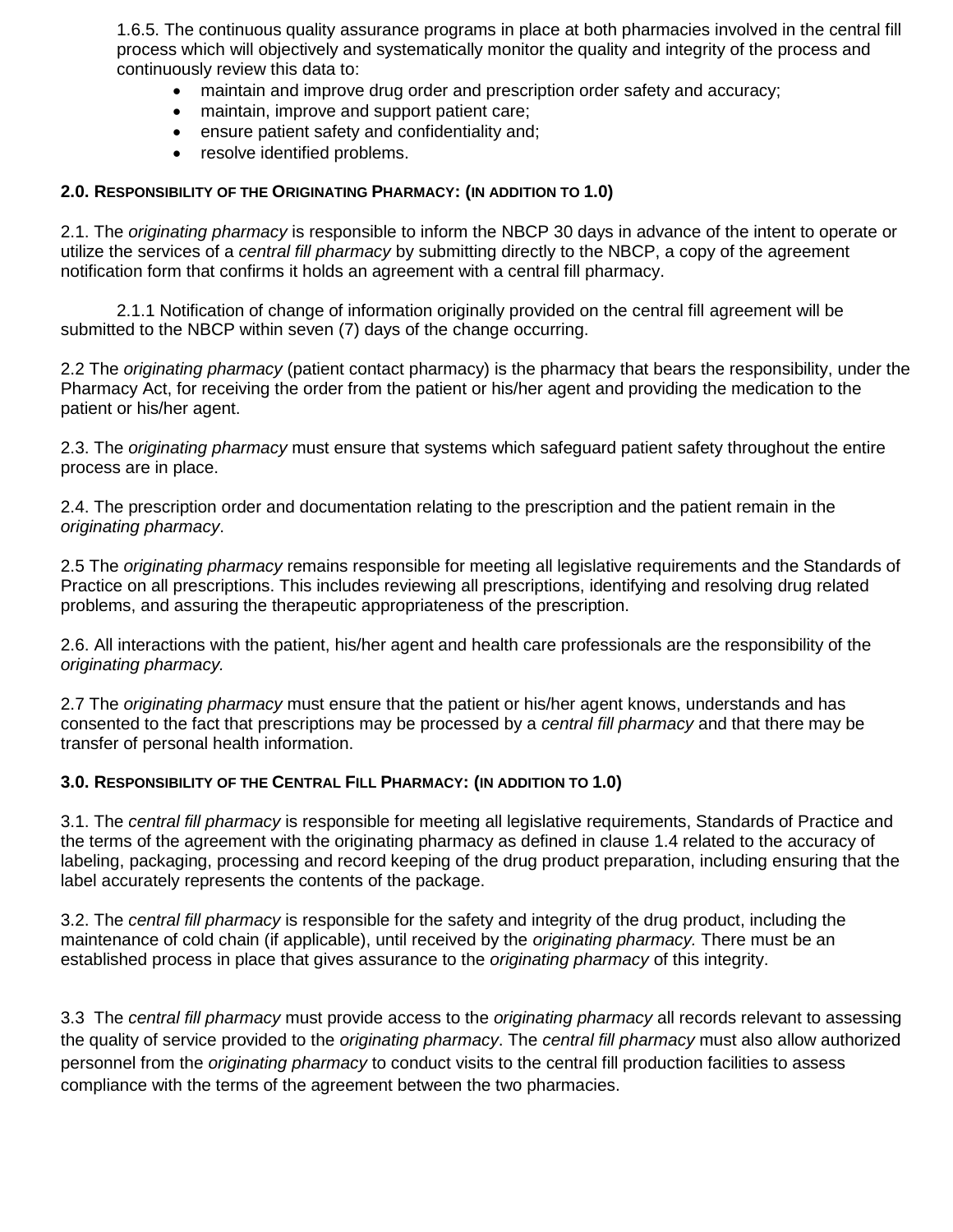# **Bibliography**

- ACP. (2011, 07 01). *Standards of Practice: Standards for Operation of Licensed Pharmacies No.9.* Retrieved 04 05, 2013, from Alberta College of Pharmacists: https://pharmacists.ab.ca/Content\_Files/Files/Stds\_Pharmacies\_Aug27.pdf
- CACDS. (2002). *Proposal for the Implementation of Central Fill and Central Processing in Canada.* Retrieved 04 05, 2013
- CPBC. (2011, 04 15). *Professional Practice Policies: PPP-50 Centralized Prescription Processing.* Retrieved 04 05, 2013, from College of Pharmacists of Bristish Columbia: http://library.bcpharmacists.org/A-About\_Us/A-2\_Governance/5003- PGP-PPP50.pdf
- MPA. (2004, 01 26). *Legislation Currently in Effect: Central Fill Guidelines.* Retrieved 04 05, 2013, from The Manitoba Pharmaceutical Association: http://mpha.in1touch.org/uploaded/38/web/documents/Central-fill-Guidelines-Jan-26-04.pdf
- NABP. (2012, 08). *Publications: Model Act.* Retrieved 04 05, 2013, from National Association of Boards of Pharmacy: http://www.nabp.net/publications/model-act/
- NSCP. (2012, 04 18). *Policies, Positons and Guidelines : Centralized Fill.* Retrieved 04 05, 2013, from Nova Scotia College of Pharmacists: http://www.nspharmacists.ca/policies/documents/PolicyCentralizedRx\_Processing.pdf
- OCP. (2005, 09). *Professional Practice: Policy for Use of Central Fill in Ontario.* Retrieved 04 05, 2013, from Ontario College of Pharmacists: http://www.ocpinfo.com/client/ocp/OCPHome.nsf/web/Policy+for+the+Use+of+Central+Fill+in+Ontario
- *Outsourcing: Guidelines for Pharmacy Practice (2011).* (2011). Retrieved 08 2013, from Canadian Society of Hospital Pharmacists: http://www.cshp.ca/dms/dmsView/1\_Outsourcing\_guidelines\_Oct2011\_2.pdf
- PEIPB. (2011, 11). *Practice Standards and Guidelines: Centralized Prescription Filling Process .* Retrieved 04 05, 2013, from Prince Edward Island Pharmacy Board: https://pei.in1touch.org/uploaded/68/web/CentralizedPrescriptionFillingProcessNov2011.pdf
- SCP. (2012, 12). *Reference Manual : Policy Statement on Central Fill.* Retrieved 04 05, 2013, from Saskatechewan College of Pharmacists: http://scp.in1touch.org/uploaded/58/web/refmanual/Ref\_CentralFillPolicy\_20121219.pdf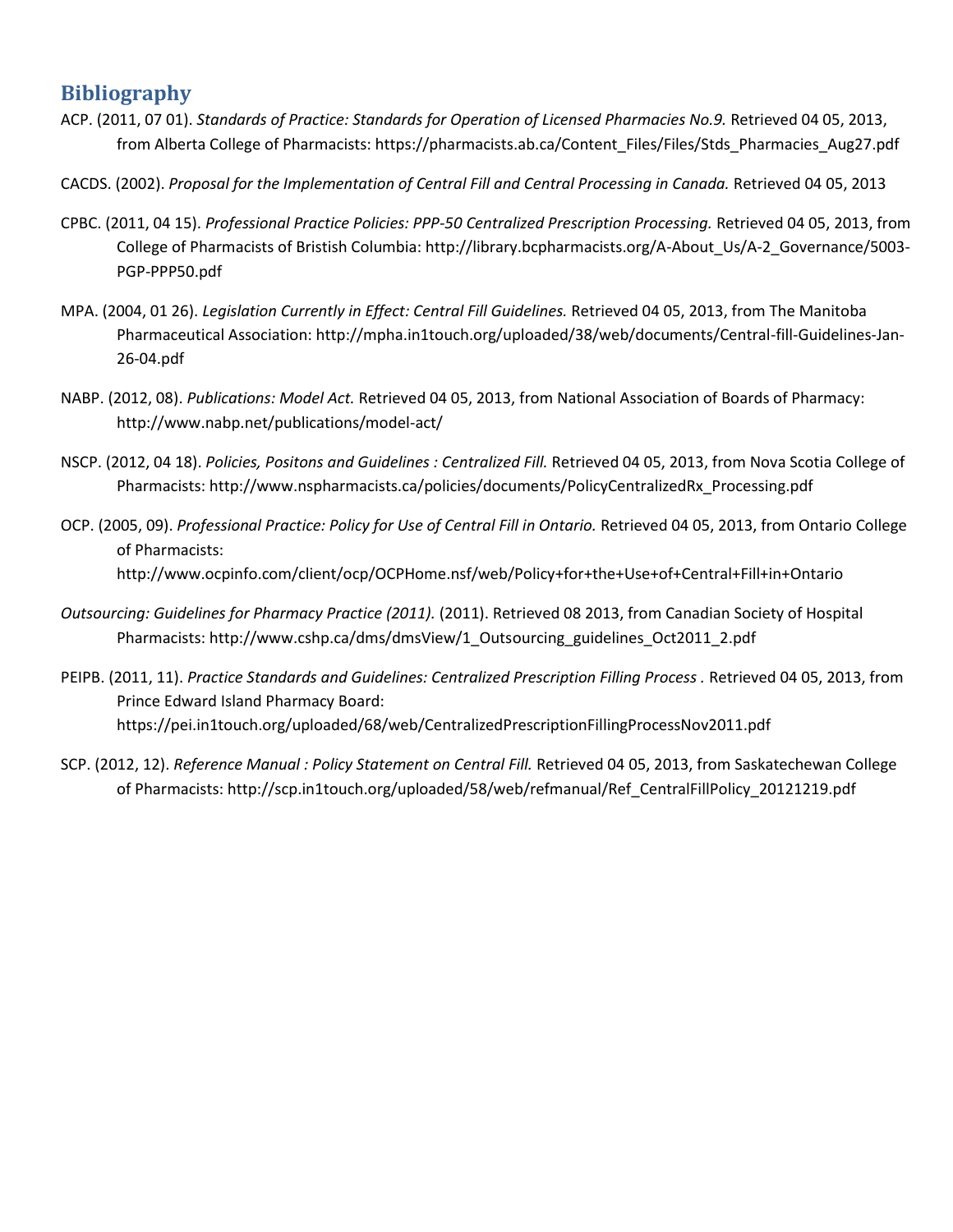**(TEMPLATE) This template may be used in situations where two pharmacies wish to enter into an agreement whereby one pharmacy will provide the dispensing functions (central fill pharmacy) for another pharmacy (originating pharmacy).** 

# **CENTRAL FILL PHARMACY AGREEMENT NOTIFICATION FORM Intent to Utilize Centralized Drug Order Processing**

A copy of this agreement notification form must be filed with the NBCP. A new notification form must be filed if any changes occur to the information provided below.

Date of Notification:

| <b>Originating Pharmacy</b>                                      | <b>Centralized Processing Pharmacy</b>                           |
|------------------------------------------------------------------|------------------------------------------------------------------|
| <b>Pharmacy Name:</b>                                            | Pharmacy Name:                                                   |
| <b>Pharmacy Address:</b>                                         | <b>Pharmacy Address:</b>                                         |
| <b>Pharmacy NBCP Accreditation Number:</b>                       | <b>Pharmacy NBCP Accreditation Number:</b>                       |
| <b>Pharmacy Telephone Number:</b>                                | Pharmacy Telephone Number:                                       |
| <b>Pharmacy Email Address:</b>                                   | <b>Pharmacy Email Address:</b>                                   |
| Proposed Date for Start of Centralized Drug Order<br>Processing: | Proposed Date for Start of Centralized Drug Order<br>Processing: |
| <b>Pharmacy Manager Name:</b>                                    | <b>Pharmacy Manager Name:</b>                                    |
| Pharmacy Manager NBCP License Number:                            | Pharmacy Manager NBCP License Number:                            |

## **THIS AGREEMENT IS BETWEEN:**

The agreement must include details of:

- the proposed service and the responsibilities and requirements of each pharmacy
- how the service will comply with federal and provincial legislation and how it adheres to the standards of practice and the New Brunswick College of Pharmacists Centralized Drug Order Processing (Central Fill) Practice Directive.

A copy of the agreement shall be kept on file at each of the pharmacies named above and shall be available to the NBCP upon request.

When there is a change in pharmacy manager the current agreement is no longer valid and the new pharmacy manager(s) must sign a new agreement indicating their endorsement and send a new agreement notification form to the NBCP within seven (7) days of the change.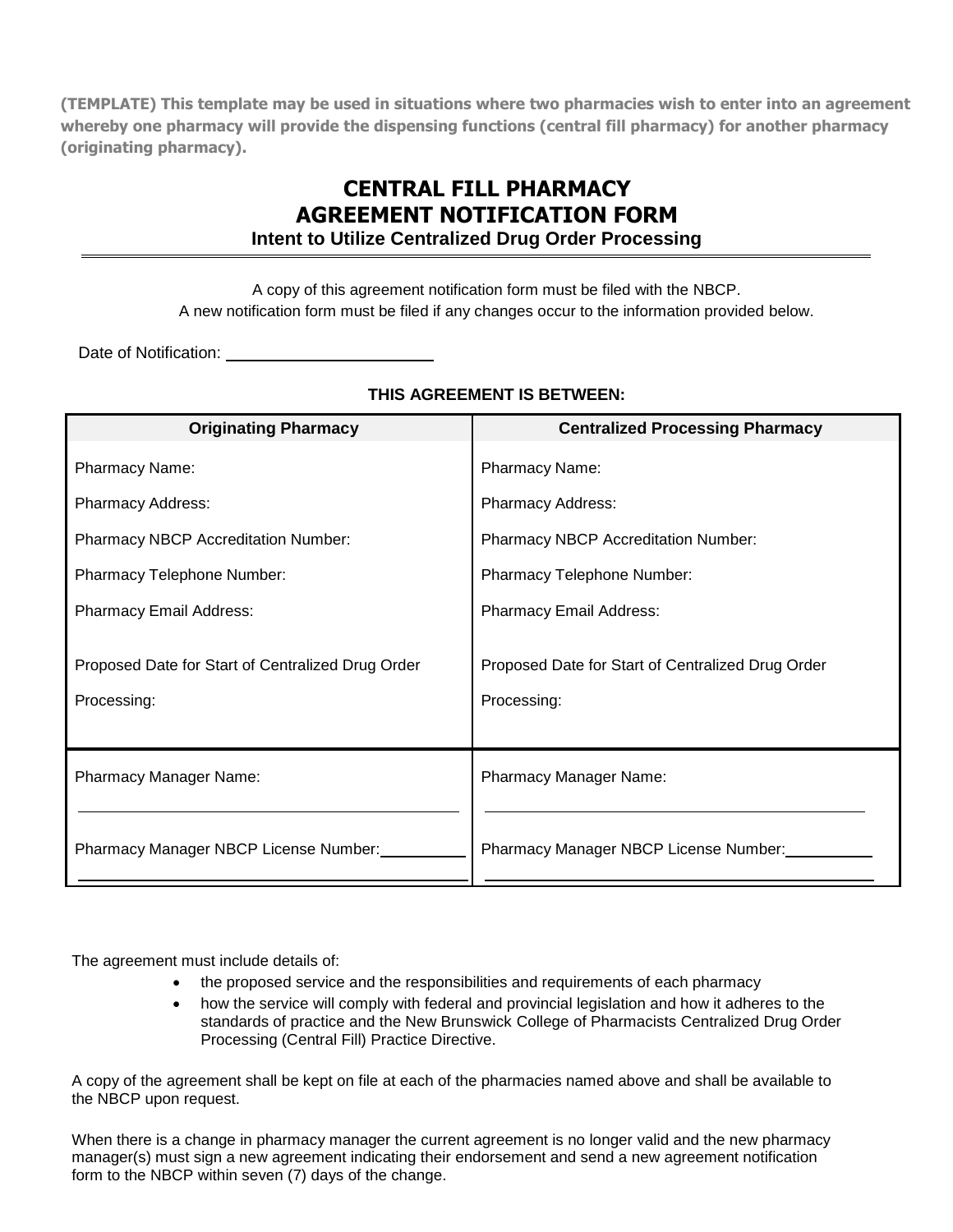I must provide advance notice of the intent to operate or utilize the services of a central fill pharmacy and include the date it was provided to the New Brunswick College of Pharmacists in the agreement.

I certify that there is a written agreement between the pharmacies named and I understand the responsibilities as outlined above. I have read and intend to comply with the NBCP *Centralized Drug Order Processing (Central Fill)* Practice Directive.

*Originating Pharmacy – Signature of Pharmacy Manager Central Fill Pharmacy – Signature of Pharmacy Manager*

Signed at \_\_\_\_\_\_\_\_\_\_\_\_\_Date \_\_\_\_\_\_\_\_\_\_\_\_\_\_\_ | Signed at \_\_\_\_\_\_\_\_\_\_\_\_\_\_\_\_\_Date \_\_\_\_\_\_\_\_